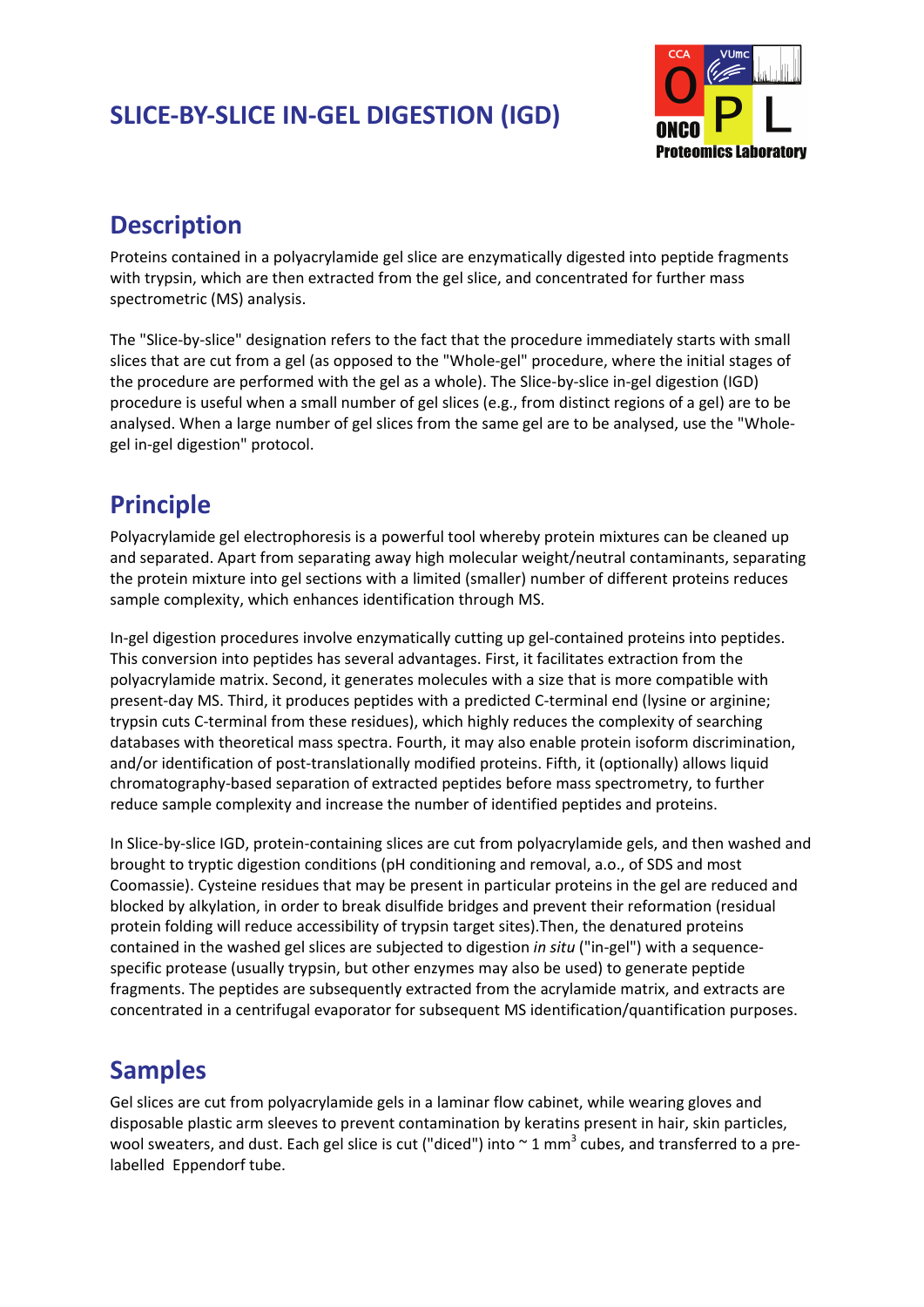

*When gels are to be used for IGD procedures, try to minimise keratin contamination already during gel processing (staining/destaining, etc.).*

Gel pieces (cubes) should not be made much smaller then 1  $mm<sup>3</sup>$  (clogging of pipette tips and risk of *transfer to the LC column, which will also be clogged), nor should they be much larger (inefficient exchange of solutions).*

*Microcentrifuge tubes should be the ones provided by Eppendorf, since for these tubes it is known* that they do not give off high amounts of polymers during the procedure, and are made of low*adsorbing polypropylene (minimising peptide loss). Polymers are detrimental to subsequent MS analysis.*

If not immediately proceeding with the IGD workflow, the gel pieces can be stored at 4  $^{\circ}$ C in water for short-term, or 0.1% acetic acid for long-term storage.

# **Equipment**

- $\triangleright$  Gel scanner
- $\blacktriangleright$  Laminar flow cabinet
- ¾ Vortex mixer for multiple 1.5‐ml tubes
- ¾ Microcentrifuge
- $\triangleright$  Centrifugal evaporator (SpeedVac)
- $\triangleright$  Thermoblock for controlled temperature incubations

### **Materials**

- $\triangleright$  Clean glass plate
- $\triangleright$  Razor blades
- $\triangleright$  Aluminum foil
- $\triangleright$  Pipette tips
- $\triangleright$  Plastic tubes

*These should not give off polymers, and be low adsorbent (minimising peptide loss). Polymers are detrimental to subsequent ms analysis. E.g., 50‐ml tubes of Greiner Bio‐One (cat# 210261) and 1.5‐ml Safe‐Lock microtubes of Eppendorf (cat# 0030 120.086) can be savely used.*

### **Reagents**

### **Commercial Products**

- ¾ Sequencing‐grade trypsin, e.g. Sequencing Grade Modified Trypsin supplied by Promega: freeze‐dried aliquots of 20 μg/vial (cat# V5111).
- $\triangleright$  (Optional) Trypsin resuspension buffer, e.g. Trypsin Resuspension Buffer (50 mM acetic acid) supplied by Promega (cat# V542A). This can, however, easily be made in the lab.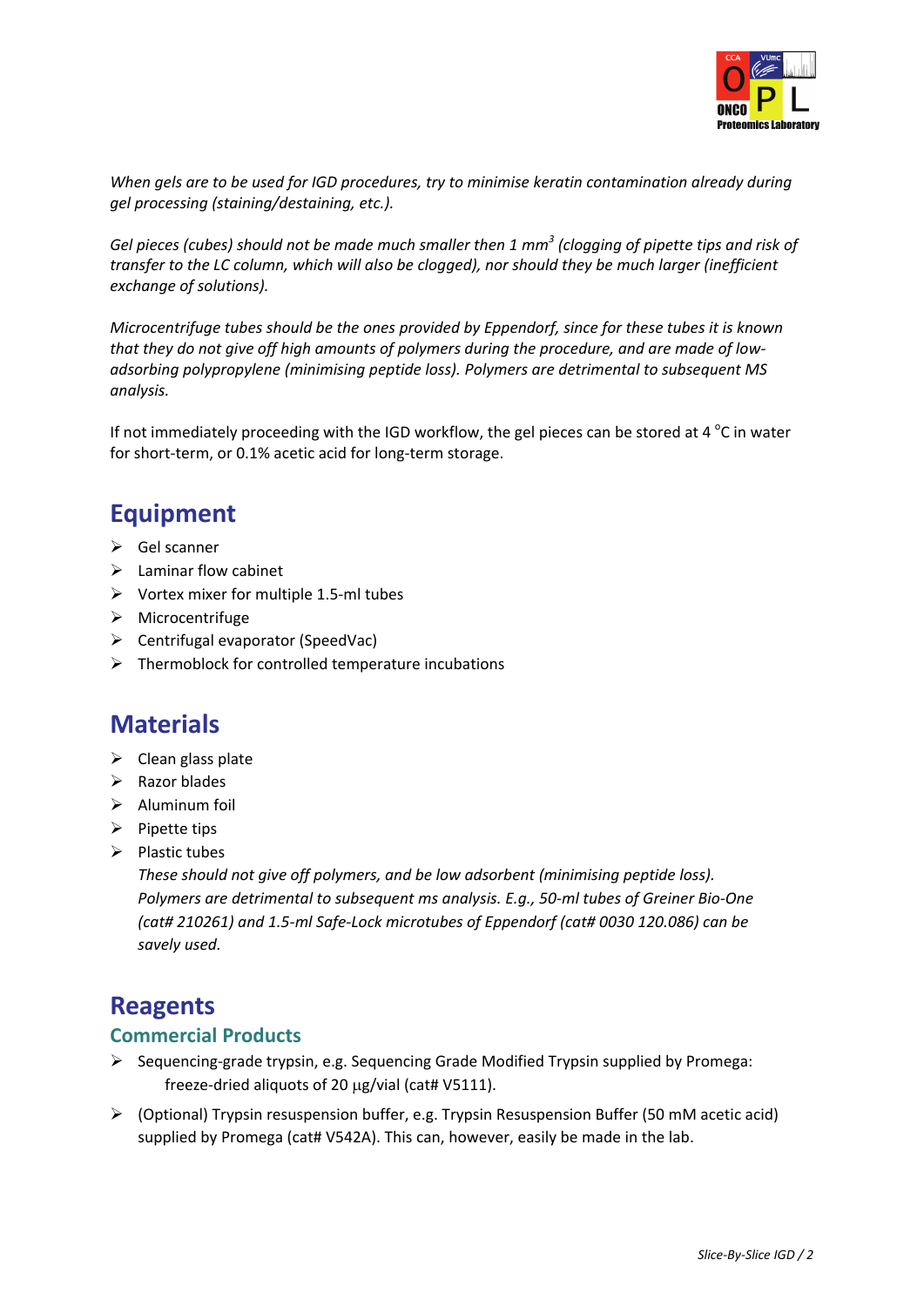

# **Reagents**

### **Solids**

| <b>Trivial Name</b>  | <b>IUPAC Name</b>                               | <b>Chemical</b><br><b>Formula</b> | Mr     | <b>CAS Number</b> |
|----------------------|-------------------------------------------------|-----------------------------------|--------|-------------------|
| Ammonium bicarbonate | Ammonium bicarbonate                            | $NH_4HCO_3$                       | 79.06  | $[1066-33-7]$     |
| Dithiothreitol       | (2S,3S)-1,4-Bis-sulfanylbutane-<br>$2, 3$ -diol | $C_4H_{10}O_2S_2$                 | 154.25 | $[3483 - 12 - 3]$ |
| <i>lodoacetamide</i> | <i>lodoacetamide</i>                            | $C_2H_4NO$                        | 184.96 | [144-48-9]        |

# **Liquids**

| <b>Trivial Name</b>                    | <b>IUPAC Name</b> | <b>Chemical</b><br><b>Formula</b> | Mr    | <b>CAS Number</b> |
|----------------------------------------|-------------------|-----------------------------------|-------|-------------------|
| MilliQ water<br>("double-distilled ~") | Oxidane           | $H_2O$                            | 18.02 | $[7732-18-5]$     |
| Acetonitrile                           | Ethanenitrile     | $C_2H_3N$                         | 41.05 | $[75-05-8]$       |
| Acetic acid                            | Ethanoic acid     | $C_2H_4O_2$                       | 60.05 | $[64-19-7]$       |
| Formic acid                            | Methanoic acid    | CH <sub>2</sub> O <sub>2</sub>    | 46.03 | $[64-18-6]$       |

### **Solutions**

| <b>Abbreviation</b>                          | <b>Chemical Composition</b>                                      |  |
|----------------------------------------------|------------------------------------------------------------------|--|
| <b>ABC</b>                                   | 50 mM ammonium bicarbonate                                       |  |
| ABC/ACN                                      | 50 mM ammonium bicarbonate / 50% acetonitrile                    |  |
| DTT                                          | 10 mM dithiothreitol in 50 mM ammonium bicarbonate               |  |
| <b>IAA</b>                                   | 54 mM iodoacetamide in 50 mM ammonium bicarbonate                |  |
| FA                                           | 1% formic acid                                                   |  |
| FA/ACN                                       | 5% formic acid / 50% acetonitrile                                |  |
| 10xTrypsin                                   | 63 ng/ml Sequencing-grade trypsin in 50 mM acetic acid           |  |
| Trypsin                                      | 6.3 ng/ml Sequencing-grade trypsin in 50 mM ammonium bicarbonate |  |
| <b>Trypsin Resuspension</b><br><b>Buffer</b> | 50 mM acetic acid                                                |  |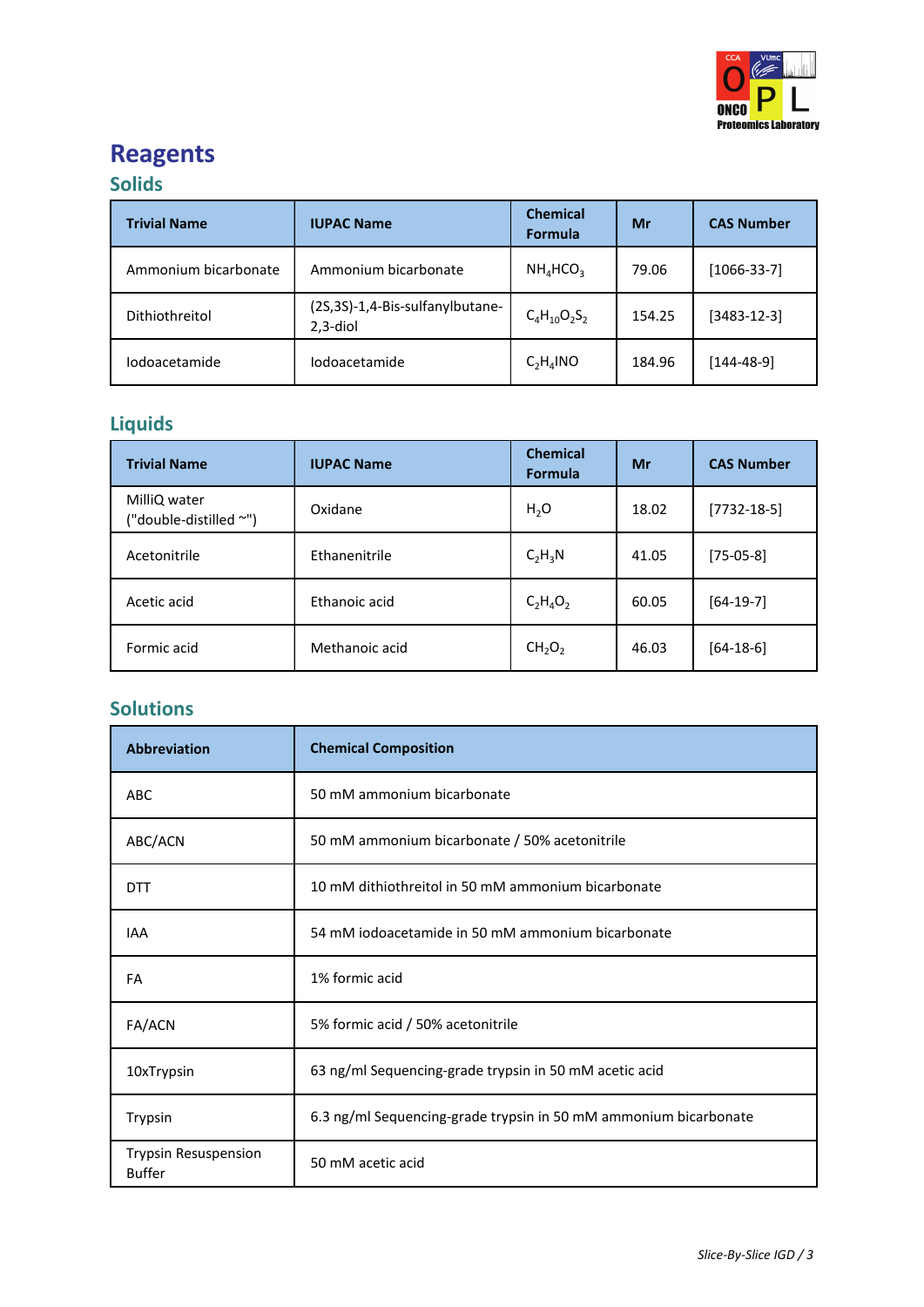

### **Preparation of reagents**

*Solutions should be prepared with keratin‐free materials, and labelled with contents, name and date. The EXAMPLE RECIPES below indicate* recommended *amounts/volumes; alternatively, use equivalent ratios thereof, depending on the size/number of gel slices you have, and how much reagent you need.*

#### **2xABC.**

#### **100 mM NH4HCO3 :**

Weigh 0.4 gram NH<sub>4</sub>HCO<sub>3</sub>, transfer to a 50-ml Greiner tube, dissolve in 50 ml MilliQ water to reach 8 mg/ml (100 mM), and divide solution over two 50-ml Greiner tubes (25 ml/tube).

### **ABC**.

#### **50 mM NH4HCO3 :**

Dilute contents of one tube containing 25 ml 2xABC twofold by adding 25 ml MilliQ water to a final volume of 50 ml, giving a final concentration of 4 mg/ml (50 mM).

#### **ABC/ACN**.

#### **50 mM NH4HCO3 / 50% acetonitrile :**

Dilute contents of the other tube containing 25 ml 2xABC twofold by adding 25 ml acetonitrile to a final volume of 50 ml, giving a final concentration of 4 mg/ml (50 mM).

#### **DTT**.

#### **10 mM DTT :**

*Beforehand, warm refrigerator‐stored container with solid DTT to room temperature before opening!*

Weigh 15 mg dithiothreitol in a 1.5-ml Eppendorf tube, and dissolve in 1 ml ABC to obtain a 10x concentrated solution (15 mg/ml  $\sim$  100 mM).

**To obtain 10 mM DTT** : dilute the above 100 mM DTT solution tenfold in ABC.

E.g., add 100 μl 100 mM DTT to 900 μl ABC to obtain 1 ml 10 mM DTT.

### **IAA**.

#### **54 mM IAA :**

*Beforehand, warm refrigerator‐stored container with solid IAA to room temperature before opening! Iodoacetamide is light sensitive, so always protect from light with, e.g., aluminum foil.*

*\*\*\* For 10‐20 samples(depending on size of gel slices):*

Weigh 10 mg iodoacetamide in an Eppendorf tube, and dissolve in 1 ml ABC to obtain a 10 mg/ml solution (54 mM) of IAA.

*\*\*\* For more samples/bigger gel slices:*

Weigh 100 mg iodoacetamide in an Eppendorf tube, and dissolve in 1 ml ABC to obtain a concentrated stock solution of 10xIAA (0.54 M).

**To obtain 54 mM IAA from 10x stock** : dilute the above 10xIAA solution tenfold in ABC.

E.g., add 500 μl 0.54 M IAA to 4500 μl ABC to obtain 5 ml 54 mM IAA.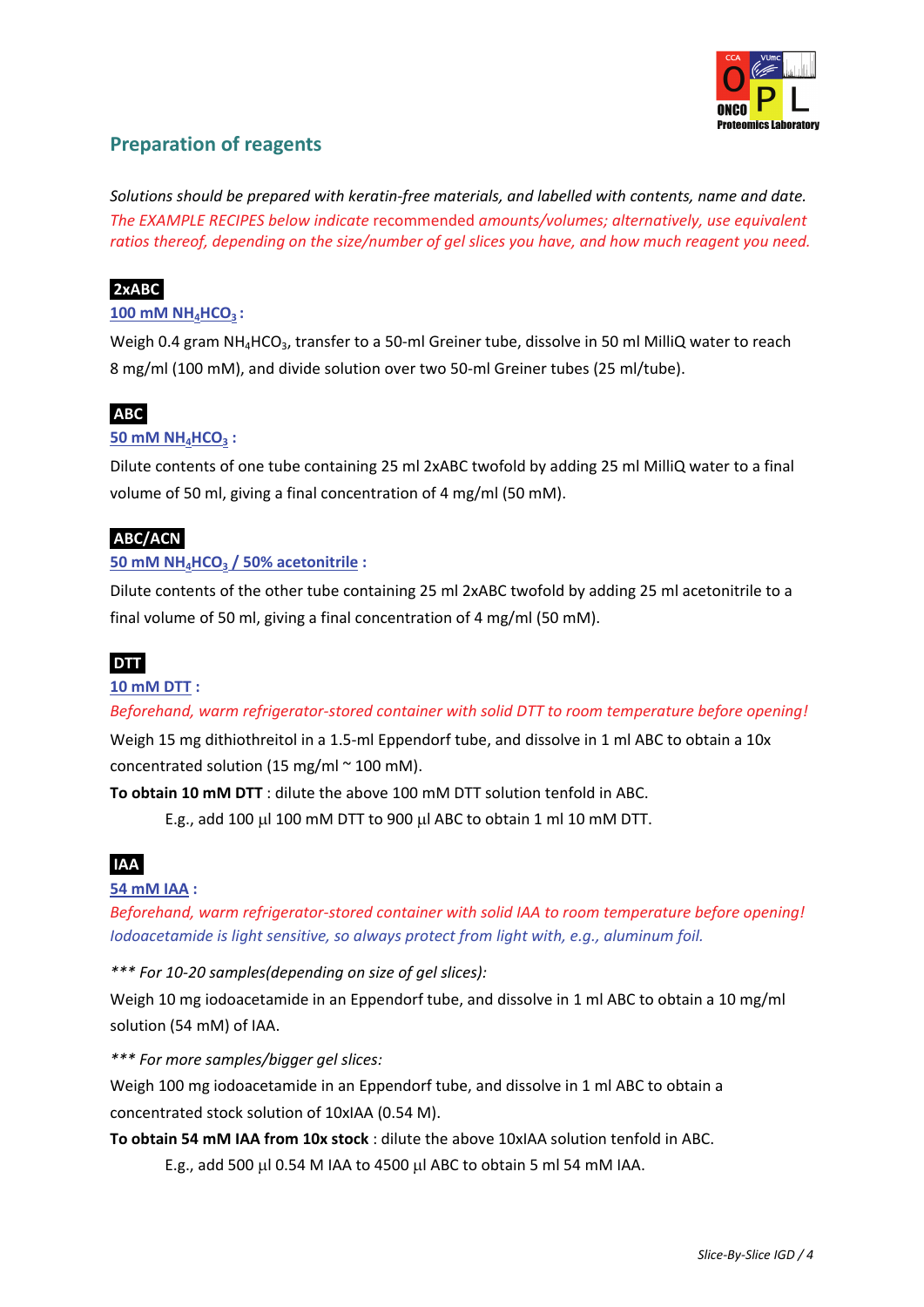

### **FA**.

### **1% FA :**

Dilute 500 μl formic acid into some MilliQ water in a 50‐ml Greiner tube, and bring final volume to 50 ml with MilliQ water.

**5% FA / 50% acetonitrile :**

*To pipette formic acid, use a glass pasteur pipette* **FA/ACN**. *attached to a micropipette via a plastic tip.*

Dilute 2.5 ml formic acid into some MilliQ water in a 50‐ml Greiner tube, bring volume to 25 ml with MilliQ water, and then add 25 ml acetonitrile to obtain a final volume of 50 ml.

#### **Trypsin Resuspension Buffer**.

#### **50 mM HAc :**

Dilute 144 μl acetic acid into 50 ml MilliQ water (glacial acetic acid is 17.5 M at room temperature). If available, Promega's resuspension buffer (cat# V542A) may also be used.

### **10xTrypsin Stock**.

**63 ng/ml trypsin in 50 mM HAc :**

*ON ICE*

Dissolve freeze‐dried contents (20 μg) of one vial Sequencing Grade Modified Trypsin (Promega) in 320  $\mu$ I Trypsin Resuspension Buffer, aliquot, and freeze aliquots for future experiments at -20  $^{\circ}$ C.

#### **Trypsin**.

 $6.3$  **ng/ml trypsin** in 50 **mM**  $NH_4HCO_3$ :

*Make just before use, ON ICE*

*If only part of the contents of a 20‐*μ*g trypsin vial is going to be used:* 

Dilute sufficient 10xTrypsin Stock tenfold with ABC.

E.g., dilute 100 μl 10xTrypsin with 900 μl ice‐cold ABC to obtain 1 ml trypsin solution.

*Alternatively, if the complete contents of a vial is going to be used:* 

Directly dissolve trypsin in ABC.

Dissolve freeze‐dried contents (20 μg) of one vial in 3200 μl ice‐cold ABC.

# **Method GENERAL**

During all steps up till the first peptide extraction step with trypsin-inhibiting FA, extreme care should *be taken to work keratin free:*

- $\triangleright$  Wear a lab coat, disposable sleeves, and clean gloves at all times, and don't wear a wool sweater.
- $\triangleright$  Work as much as possible in a clean(ed) laminar flow cabin, e.g., when handling opened containers/tubes during pipetting, and when processing gels/gel slices.
- ¾ Remove hair/skin/dust particles from pipettes by cleaning briefly with wet lint‐free tissue.
- $\triangleright$  Keep reagents (solids, solvents, and solutions) as well as sample tubes keratin free by staying away with your head/arms from the opening of tubes/containers at all times.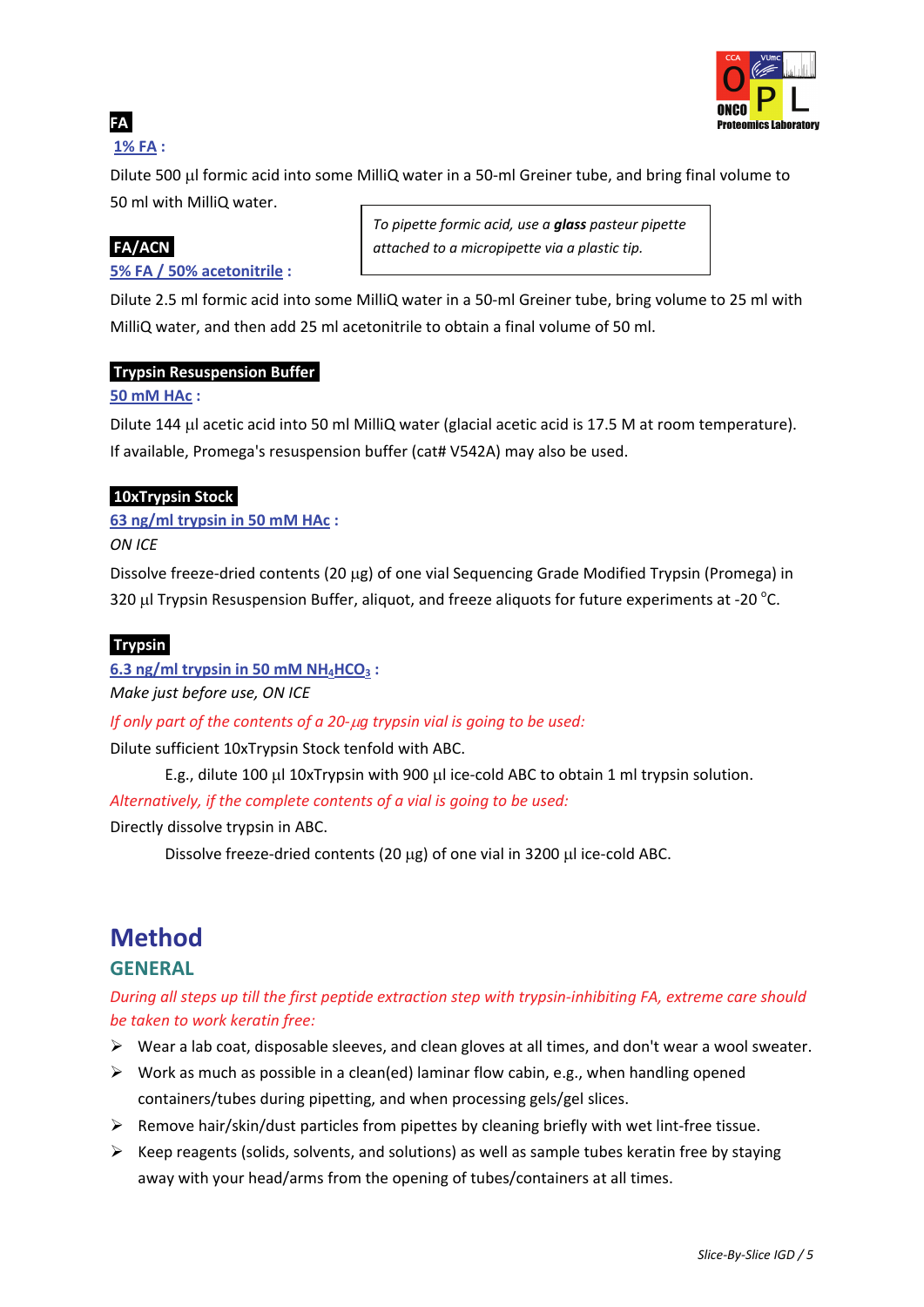

### **Method DETAILED PROTOCOL SLICE‐BY‐SLICE IGD**

#### **CUTTING OF GEL PIECES**

- 1. Scan a picture of the gel. **Clean the scanner** beforehand *and* afterwards with 70% ethanol.
- 2. In a laminar flow cabinet, place the gel on a clean, keratin‐free glass plate (white paper underneath the glass plate will enhance visualisation).
- 3. "Slice-and-Dice": Cut gel slices from protein-containing areas of interest, cut (dice) the slices into 1-mm<sup>3</sup> cubes, and transfer cubes to labelled microcentrifuge tubes.
	- \*\*\* Using the gel picture scanned earlier as a guide, cut the region of interest from the gel with a clean razor blade, cut the slice in cubes of  $\sim$  1 mm $^3$ ,and transfer gel pieces (cubes) to an Eppendorf tube *labelled with the slice ID (see Supplementary Figure 1‐Gel Slicing for IGD).*
	- \*\*\* Do NOT cut gel slices into TOO small pieces (<  $1mm<sup>3</sup>$ ), as these will clog both pipette tips and LC *columns! Do also not make them much larger, as this will reduce efficiency of liquid exchange.*
- 4. I you want to stop here, add ~ 200 μl MilliQ water (short‐term storage) or 0.1% acetic acid (long‐ term storage) to the tubes with gel cubes, and store all tubes at 4 <sup>o</sup>C. *In that case, when you want to resume the procedure, start with step 5.* Otherwise, proceed with step 6.

### **WASHING/EQUILIBRATION OF GEL PIECES**

- 5. If processing previously stored tubes with gel cubes, remove all storage liquid.
- 6. Add **<sup>400</sup>** <sup>μ</sup>**<sup>l</sup> ABC**, vortex GENTLY for **<sup>10</sup> min at RT**, and remove all solution by pipetting. \*\*\* Do NOT vortex too vigorously (setting ~ 5-6 on a Vortex-Genie 2, Scientific Industries), as gel pieces *will fragment by vigorous vortexing.*
- 7. Add **400** μ**l ABC/ACN**, vortex GENTLY for **10 min at RT**, and remove all solution by pipetting.
- 8. Repeat step 7 once.

### **REDUCTION AND ALKYLATION OF PROTEINS** (*for 2D gel spots, skip & proceed with step 16*)

- 9. Add sufficient **DTT** to completely cover the gel pieces (50‐100 μl), and incubate for **1 h at 56 <sup>o</sup> C** in a thermoblock.
- 10. Briefly spin down in a microcentrifuge, remove all solution by pipetting.
- 11. Add sufficient **IAA** to completely cover the gel pieces (same volume as step 9), cover tubes with aluminum foil, and incubate in the dark for **45 min at RT** with occasional vortexing.
- 12. Briefly spin down, remove all solution by pipetting.

### **WASHING AND DRYING OF GEL PIECES**

- 13. Add **400** μ**l ABC**, vortex GENTLY for **10 min at RT**, and remove all solution by pipetting.
- 14. Add **400** μ**l ABC/ACN**, vortex GENTLY for **10 min at RT**, and remove all solution by pipetting.
- 15. Repeat step 14 once.
- 16. Dry gel pieces in a centrifugal evaporator (SpeedVac) for **10 min at 50 <sup>o</sup> <sup>C</sup>**.

\*\*\* For the Jouan RC10-09 evaporator in CCA 1-53, first start centrifugation, then apply vacuum by *turning valve 900 clockwise (arrow pointing upward); to stop, first release vacuum by returning valve to original position (arrow pointing to speedvac‐cold trap combination), then stop centrifugation.*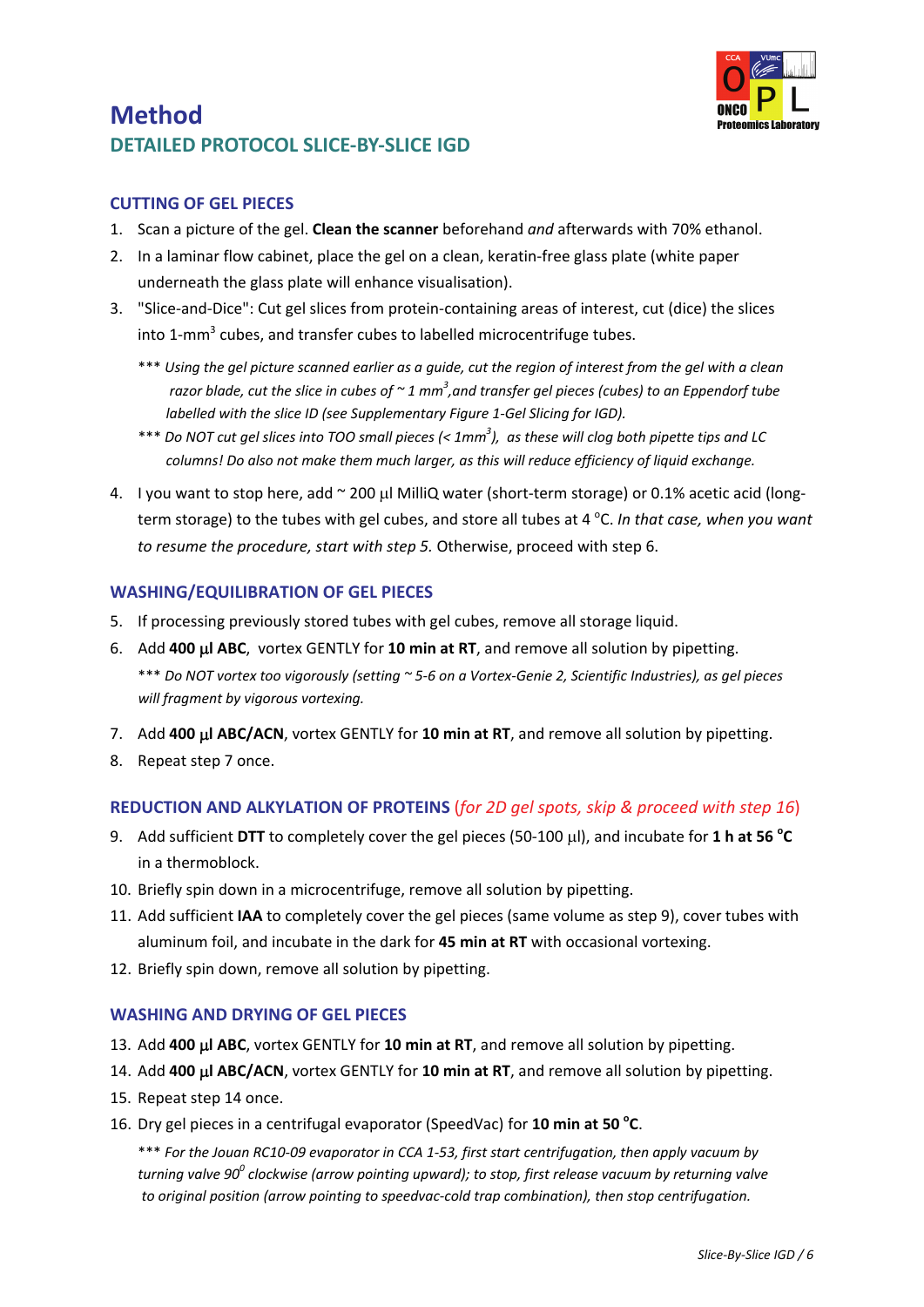

#### **IN‐GEL TRYPTIC DIGESTION**

- 17. *Just before use* (while drying gel pieces), prepare cold **Trypsin** solution on ice.
- 18. To the dried gel pieces, add sufficient **Trypsin** solution to completely cover the gel pieces (usually 50‐100 μl, take into account reswelling of pieces), and vortex GENTLY for 10 min.
- 19. Briefly spin down in a microcentrifuge, remove all solution by pipetting (make sure all liquid outside the gel pieces is removed to prevent a background of trypsin autodigestion in solution).
- 20. Add sufficient ABC to completely cover the gel pieces, and incubate O/N at 25 °C in a thermoblock. Alternatively, this step can be performed for  $4$ -6 h at 37 °C.

#### **EXTRACTION OF TRYPTIC PEPTIDES**

- 21. Add **<sup>100</sup>‐<sup>150</sup>** <sup>μ</sup>**<sup>l</sup> FA** to the tubes with gel pieces/ABC, and vortex GENTLY for <sup>15</sup> min.
	- \*\*\* Do NOT vortex too vigorously (setting ~5-6 on a Vortex-Genie 2, Scientific Industries), as gel pieces *will fragment by vigorous vortexing.*
	- \*\*\* Trypsin is inhibited by low pH, so now the keratin danger is over (as keratins are not cut into tryptic *peptides anymore), and working in <sup>a</sup> laminar flow cabinet is no longer necessary*.
- 22. Collect the peptide extract by pipetting, and transfer it to a fresh, labelled 1.5‐ml Eppendorf tube ("extract collection tube").
- 23. Add **100‐150** μ**l FA/ACN** to the tubes with gel pieces, and vortex GENTLY for 15 min.
- 24. Collect the peptide extract by pipetting, and transfer it to the extract collection tube already containing the first (FA) extract.
- 25. Repeat steps 23‐24, ending with a peptide extract resulting from 1 FA and 2 FA/ACN extractions.

#### **STORAGE/PROCESSING OF EXTRACTS**

#### *If MS analysis is not being done on the same day*:

26. Store extracts "as is" at -20  $^{0}$ C in a clearly labelled box with name/project code, title, and date. *Whenever MS analysis is being done*:

- 27. Concentrate peptide extracts, and concomitantly remove acetonitrile, by reducing volume in a centrifugal evaporator (SpeedVac) **at 50 <sup>o</sup> C** to :
	- A) 50 μl (for nanoLC‐MS/MS analyses) or
	- B) <sup>10</sup>‐<sup>20</sup> <sup>μ</sup><sup>l</sup> (for ZipTipping prior to MALDI‐TOF/TOF analyses).
	- \*\*\* Do NOT allow ALL liquid to evaporate, as this may result in peptide loss due to adsorption of peptides *to the plastic tube*

28. For

- A) NanoLC‐MS/MS analyses, concentrated extracts are transferred to autosampler vials for the nanol  $C$ .
- B) MALDI‐TOF/TOF analyses, concentrated extracts are desalted using C18 Zip Tips, mixed with MALDI matrix, and spotted onto a MALDI target plate

*<End of Detailed Protocol>*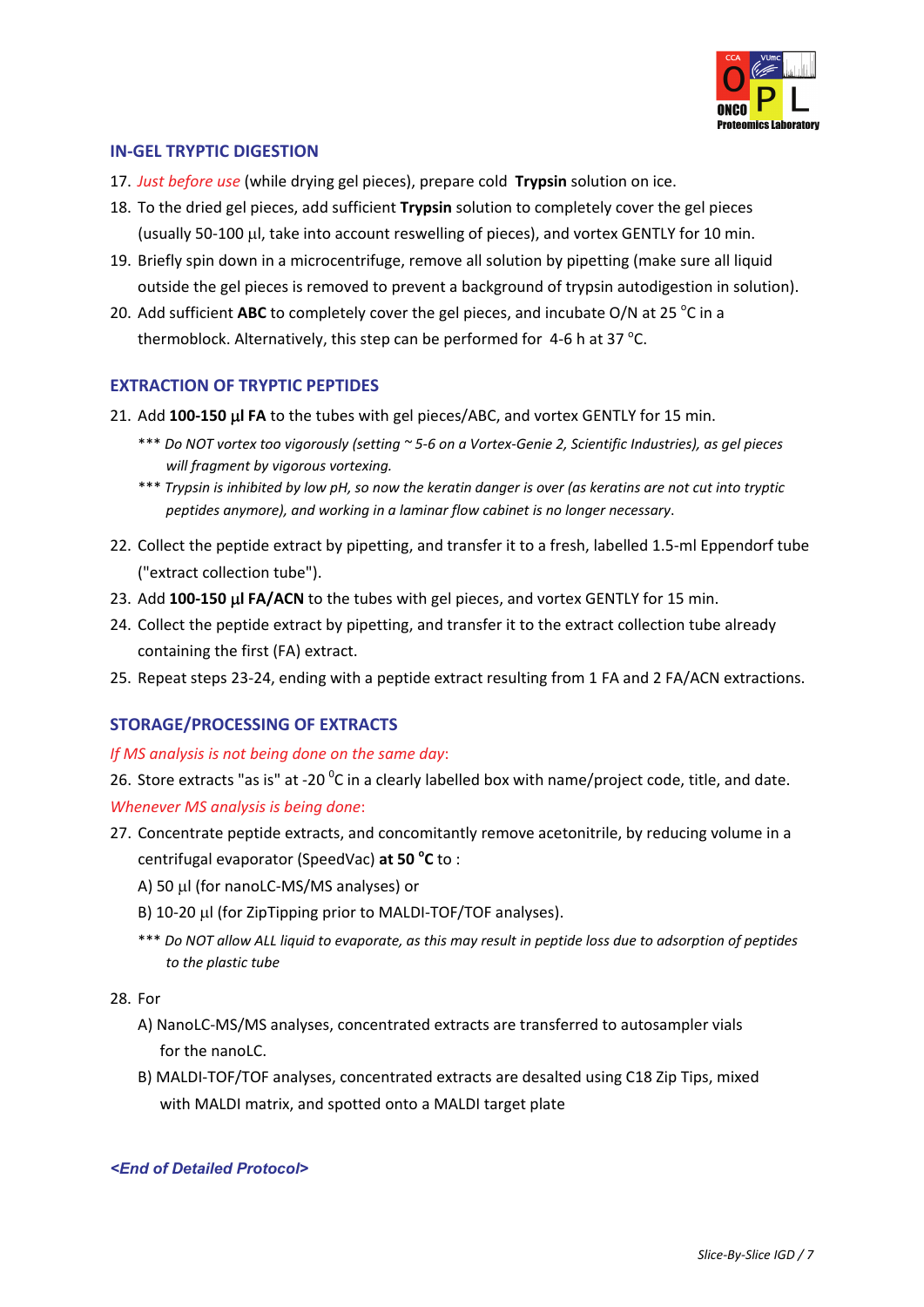### **Method CONCISE PROTOCOL**



### **SLICE‐BY‐SLICE IGD: DAY1**

#### **CUTTING OF GEL PIECES**

- 1. Scan a picture of the gel.
- 2. In a laminar flow cabinet, place the gel on a keratin-free glass plate.
- 3. Cut slices from the gel, dice into  $1$ -mm<sup>3</sup> cubes, and transfer cubes to labelled tubes.
- 4. STOPPING: add ~ 200 μl MilliQ water (short‐term storage) or 0.1% acetic acid (long‐term storage), and store tubes at 4 °C. When resuming the procedure, start with step 5. PROCEEDING: skip step 5, and go on with step 6.

#### **WASHING/EQUILIBRATION OF GEL PIECES**

- 5. If processing previously stored tubes with gel cubes, remove all storage liquid.
- 6. Add **400** μ**l ABC**, vortex GENTLY for **10 min at RT**, remove all solution.
- 7. Add **400** μ**l ABC/ACN**, vortex GENTLY for **10 min at RT**, remove all solution.
- 8. Repeat step 7 once.

#### **REDUCTION AND ALKYLATION OF PROTEINS** (*for 2D gel spots, skip & proceed with step 16*)

- 9. Add sufficient **DTT** to cover gel pieces (50‐100 μl), incubate for **1 h at 56 <sup>o</sup> C**.
- 10. Briefly spin down, remove all solution.
- 11. Add sufficient **IAA** to cover gel pieces, incubate for **45 min at RT in the dark**, vortex occasionally.
- 12. Briefly spin down, remove all solution by pipetting.

#### **WASHING AND DRYING OF GEL PIECES**

- 13. Add **400** μ**l ABC**, vortex GENTLY for **10 min at RT**, remove all solution.
- 14. Add **400** μ**l ABC/ACN**, vortex GENTLY for **10 min at RT**, remove all solution.
- 15. Repeat step 14 once.
- 16. Dry gel pieces in a centrifugal evaporator for **10 min at 50 <sup>o</sup> C**.

#### **IN‐GEL TRYPTIC DIGESTION**

- 17. *Just before use*, prepare cold **Trypsin** solution on ice.
- 18. Add sufficient **Trypsin** solution to completely cover gel pieces, vortex GENTLY for 10 min.
- 19. Briefly spin down, remove all liquid.
- 20. Add sufficient ABC to cover gel pieces, incubate O/N at 25 °C (or 4-6 h at 37 °C).